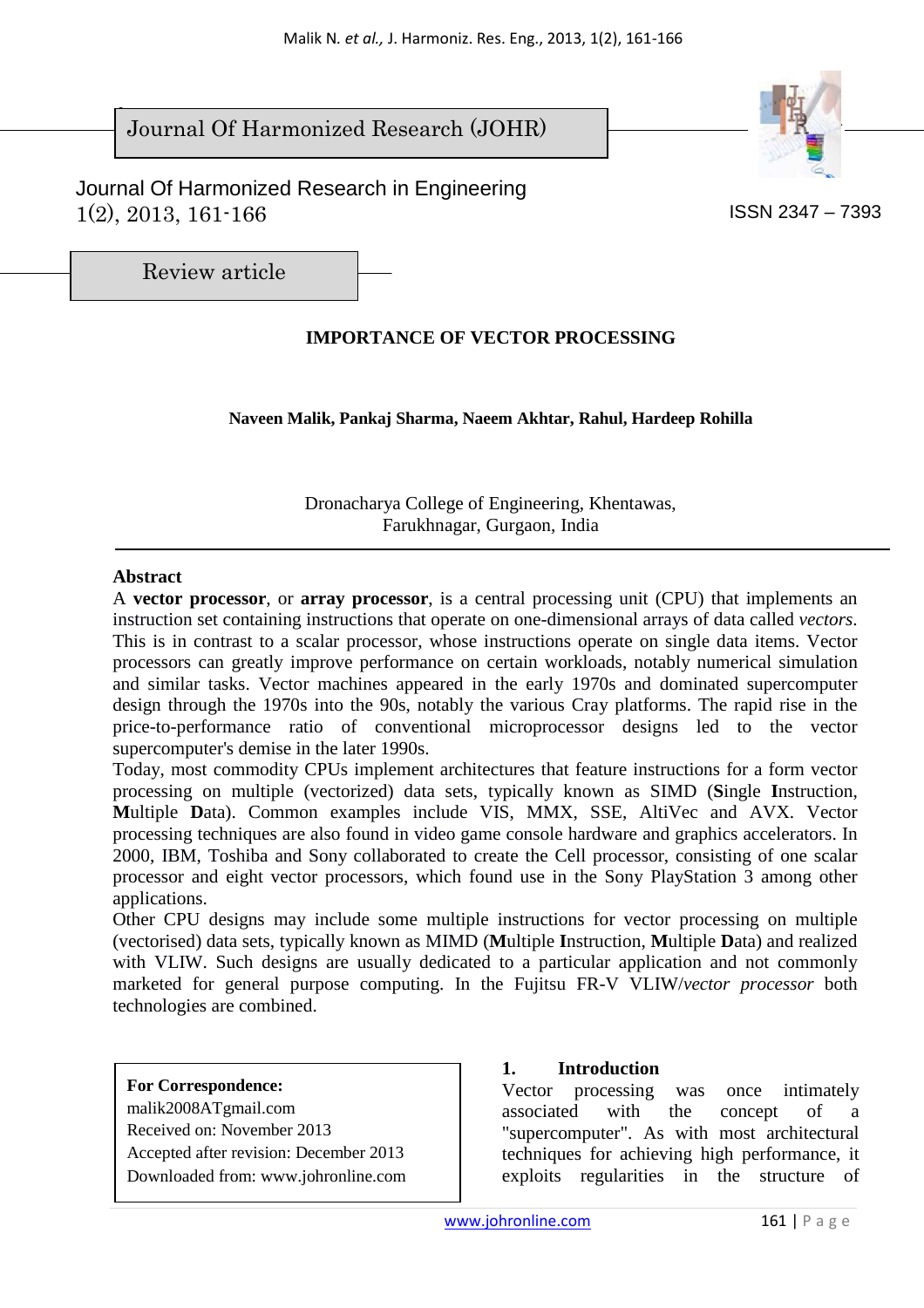computation, in this case, the fact that many codes contain loops that range over linear arrays of data performing symmetric operations. The origins of vector architecure lay in trying to address the problem of instruction bandwidth. By the end of the 1960's, it was possible to build multiple pipelined functional units, but the fetch and decode of instructions from memory was too slow to permit them to be fully exploited. Applying a single instruction to multiple data elements (SIMD) is one simple and logical way to leverage limited instruction bandwidth.

The most powerful computers of the 1970s and 1980s tended to be vector machines, from Cray, NEC, and Fujitsu, but with increasingly higher degrees of semiconductor integration, the mismatch between instruction bandwidth and operand bandwidth essentially went away. As of 2009, only 1 of the worlds top 500 supercomputers was still based on a vector architecture.The lessons of SIMD processing weren't entirely lost, however. While Craystyle vector units that perform a common operations across vector registers of hundreds or thousands of data elements have largely disappeared, the SIMD approach has been applied to the processing of 8 and 16-bit multimedia data by 32 and 64-bit processors and DSPs with great success. Under the names "MMX" and "SSE", SIMD processing can be found in essentially every modern personal computer, where it is exploited by image processing and audio applications. A Vector processor is a processor that can operate on an entire vector in one instruction. The operands to the instructions are complete vectors instead of one element. Vector processors reduce the fetch and decode bandwidth as the numbers of instructions fetched are less. They also exploit data parallelism in large scientific and multimedia applications. Based on how the operands are fetched, vector processors can be divided into two categories - in memorymemory architecture operands are directly streamed to the functional units from the memory and results are written back to memory as the vector operation proceeds. In vector-register architecture, operands are read into vector registers from which they are fed to the functional units and results of operations are written to vector registers. Many performance optimization schemes are used in vector processors. Memory banks are used to reduce load/store latency. Strip mining is used to generate code so that vector operation is possible for vector operands whose size is less than or greater than the size of vector registers. Vector chaining the equivalent of forwarding in vector processors - is used in case of data dependency among vector instructions. Special scatter and gather instructions are provided to efficiently operate on sparse matrices.

Instruction set has been designed with the property that all vector arithmetic instructions only allow element N of one vector register to take part in operations with element N from other vector registers. This dramatically simplifies the construction of a highly parallel vector unit, which can be structured as multiple parallel lanes. As with a traffic highway, we can increase the peak throughput of a vector unit by adding more lanes. Adding multiple lanes is a popular technique to improve vector performance as it requires little increase in control complexity and does not require changes to existing machine code.

## **2. Brief History:-**

Vector processing development began in the early 1960s at Westinghouse in their **Solomon** project. Solomon's goal was to dramatically increase math performance by using a large number of simple math co-processors under the control of a single master CPU. The CPU fed a single common instruction to all of the arithmetic logic units (ALUs), one per "cycle", but with a different data point for each one to work on. This allowed the Solomon machine to apply a single algorithm to a large data set, fed in the form of an array.

In 1962, Westinghouse cancelled the project, but the effort was restarted at the University of Illinois as the ILLIAC IV. Their version of the design originally called for a 1 GFLOPS machine with 256 ALUs, but, when it was finally delivered in 1972, it had only 64 ALUs and could reach only 100 to 150 MFLOPS. Nevertheless it showed that the basic concept was sound, and, when used on data-intensive applications, such as computational fluid dynamics, the "failed" ILLIAC was the fastest machine in the world. The ILLIAC approach of using separate ALUs for each data element is not common to later designs, and is often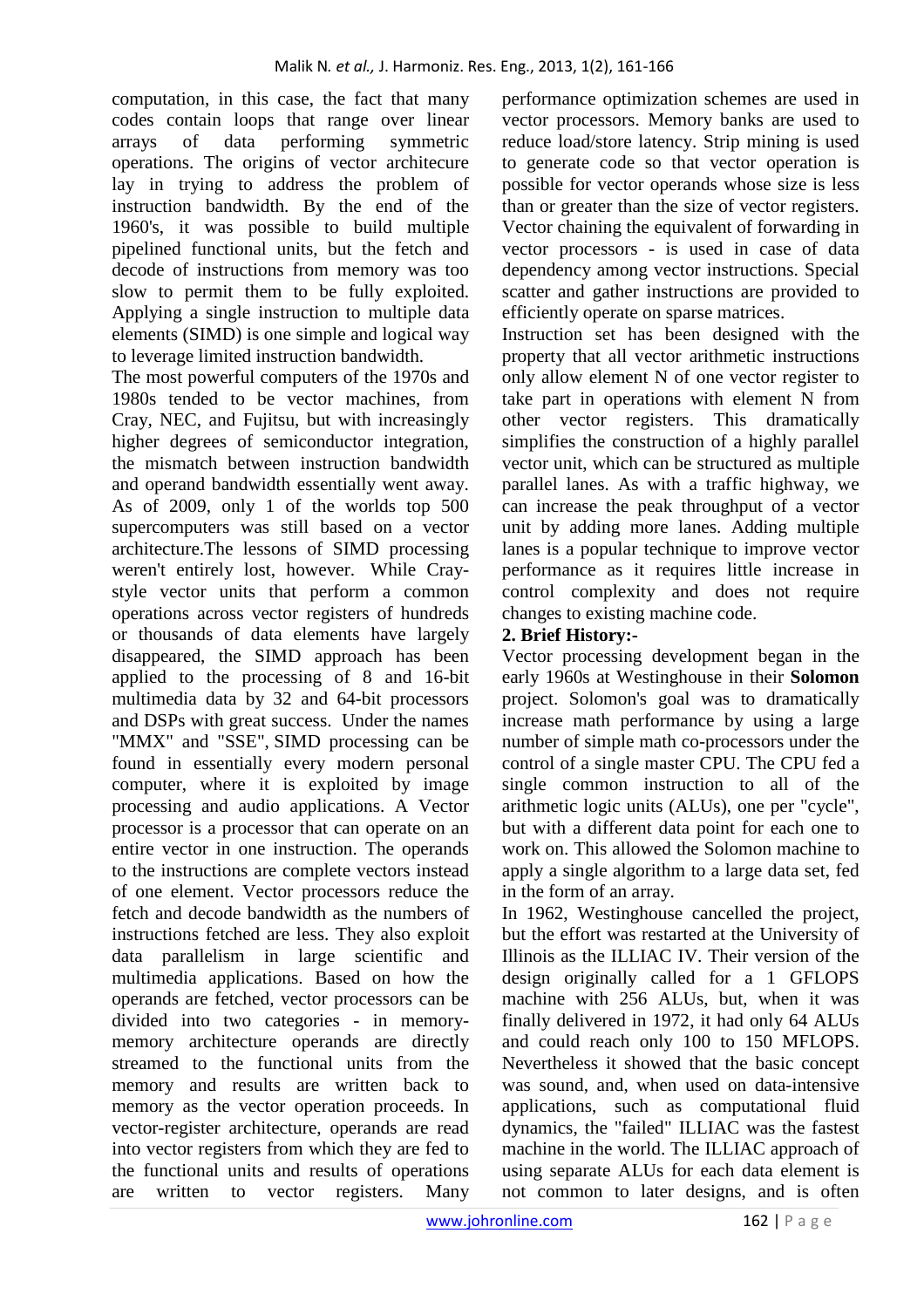referred to under a separate category, massively parallel computing.A computer for operations with functions was presented and developed by Kartsev in 1967

**3. Structure of Vector processors:** 

Commonly called **supercomputers**, the vector processors are machines built primarily to **Vector Registers** 

handle large scientific and engineering calculations. Their performance derives from a heavily pipelined architecture which operations on vectors and matrices can efficiently exploit.



Anatomy of a typical vector processor showing the vector registers and multiple floating point ALUs.

The "conventional" scalar processing units are not shown.

Data is read into the **vector registers** which are FIFO queues capable of holding 50-100 floating point values. A machine will be provided with several vector registers,  $V_a$ ,  $V_b$ , *etc*. The instruction set will contain instruction which:

- load a vector register from a location in memory,
- perform operations on elements in the vector registers and
- store data back into memory from the vector registers.

Thus a program to calculate the dot-product of two vectors might look like this:

V load  $V_a$ , add<sub>A</sub> V load  $V<sub>b</sub>$ , add<sub>B</sub> V\_multiply  $V_c$ ,  $V_a$ ,  $V_b$  $V\_sum$   $R_1, V_c$ 

1) where the last operation sums the elements in vector register C and stores the result in a scalar register,  $R_1$ .

### **4. Implematation:-**

#### **4.1. Supercomputers:-**

The first *successful* implementation of vector processing appears to be the Control Data Corporation STAR-100 and the Texas Instruments Advanced Scientific Computer (ASC). The basic ASC (i.e., "one pipe") ALU used a pipeline architecture that supported both scalar and vector computations, with peak performance reaching approximately 20 MFLOPS, readily achieved when processing long vectors. Expanded ALU configurations supported "two pipes" or "four pipes" with a corresponding 2X or 4X performance gain. Memory bandwidth was sufficient to support these expanded modes. The STAR was otherwise slower than CDC's own supercomputers like the CDC 7600, but at data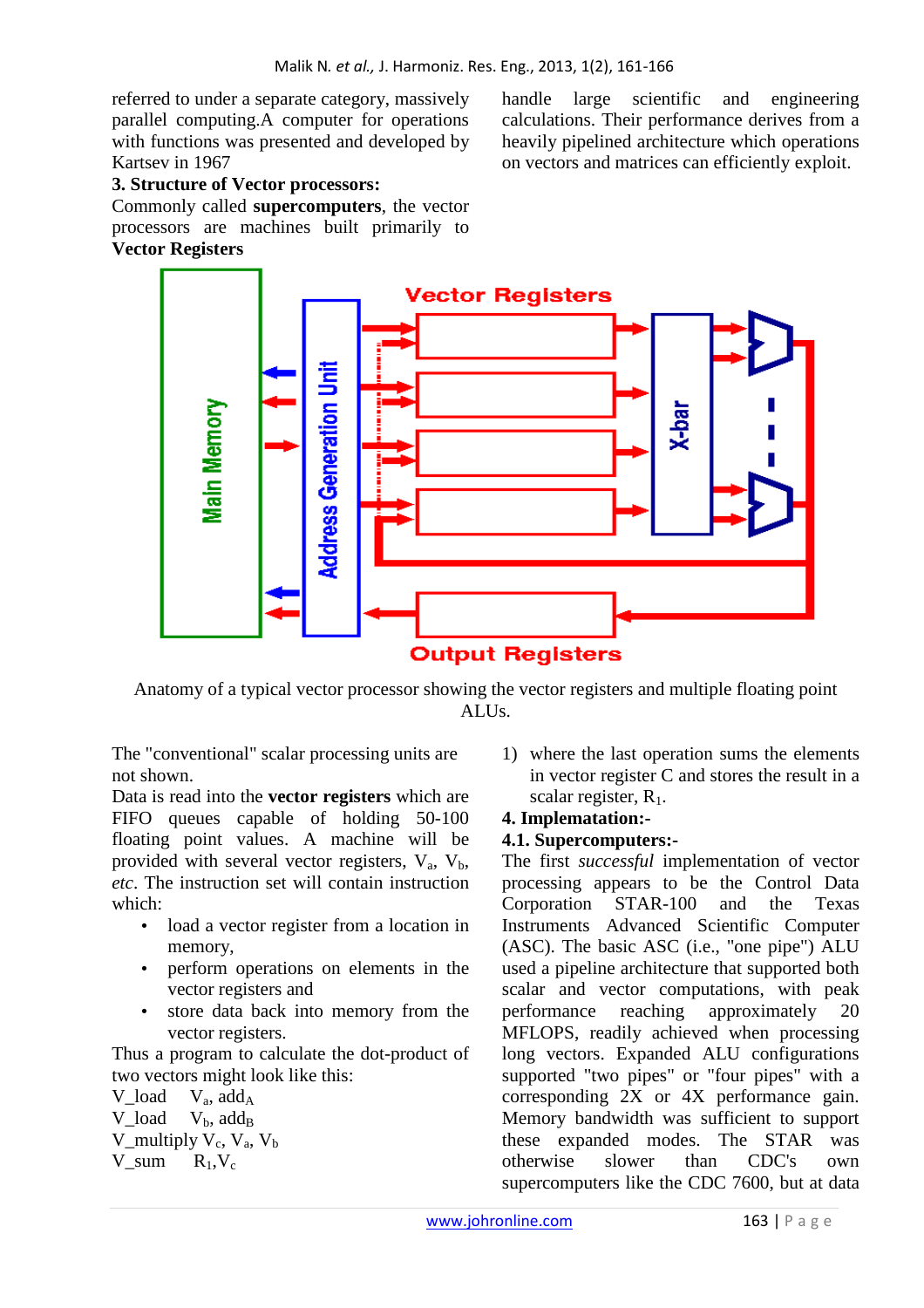related tasks they could keep up while being much smaller and less expensive. However the machine also took considerable time decoding the vector instructions and getting ready to run the process, so it required very specific data sets to work on before it actually sped anything up.

The vector technique was first fully exploited in 1976 by the famous Cray-1. Instead of leaving the data in memory like the STAR and ASC, the Cray design had eight "vector registers," which held sixty-four 64-bit words each. The vector instructions were applied between registers, which is much faster than talking to main memory. The Cray design used pipeline parallelism to implement vector instructions rather than multiple ALUs. In addition the design had completely separate pipelines for different instructions, for example, addition/subtraction was implemented in different hardware than multiplication. This allowed a batch of vector instructions themselves to be pipelined, a technique they called *vector chaining*. The Cray-1 normally had a performance of about 80 MFLOPS, but with up to three chains running it could peak at 240 MFLOPS – a respectable number even as of 2002.



### 与

Cray J90 processor module with four scalar/vector processors

Other examples followed. Control Data Corporation tried to re-enter the high-end market again with its ETA-10 machine, but it sold poorly and they took that as an opportunity to leave the supercomputing field entirely. In the early and mid-1980s Japanese companies (Fujitsu, Hitachi and Nippon Electric Corporation (NEC) introduced register-based vector machines similar to the Cray-1, typically being slightly faster and much smaller. Oregonbased Floating Point Systems (FPS) built addon array processors for minicomputers, later

building their own minisupercomputers. However Cray continued to be the performance leader, continually beating the competition with a series of machines that led to the Cray-2, Cray X-MP and Cray Y-MP. Since then, the supercomputer market has focused much more on massively parallel processing rather than better implementations of vector processors. However, recognising the benefits of vector processing IBM developed Virtual Vector Architecture for use in supercomputers coupling several scalar processors to act as a vector processor.

## **4.2. SIMD**

Vector processing techniques have since been added to almost all modern CPU designs, although they are typically referred to as SIMD. In these implementations, the vector unit runs beside the main scalar CPU, and is fed data from vector instruction aware programs

### **4.3. Description**

In general terms, CPUs are able to manipulate one or two pieces of data at a time. For instance, most CPUs have an instruction that essentially says "add A to B and put the result in C". The data for A, B and C could be—in theory at least—encoded directly into the instruction. However, in efficient implementation things are rarely that simple. The data is rarely sent in raw form, and is instead "pointed to" by passing in an address to a memory location that holds the data. Decoding this address and getting the data out of the memory takes some time, during which the CPU traditionally would sit idle waiting for the requested data to show up. As CPU speeds have increased, this *memory latency* has historically become a large impediment to performance; see Memory wall.

In order to reduce the amount of time consumed by these steps, most modern CPUs use a technique known as instruction pipelining in which the instructions pass through several sub-units in turn. The first sub-unit reads the address and decodes it, the next "fetches" the values at those addresses, and the next does the math itself. With pipelining the "trick" is to start decoding the next instruction even before the first has left the CPU, in the fashion of an assembly line, so the address decoder is constantly in use. Any particular instruction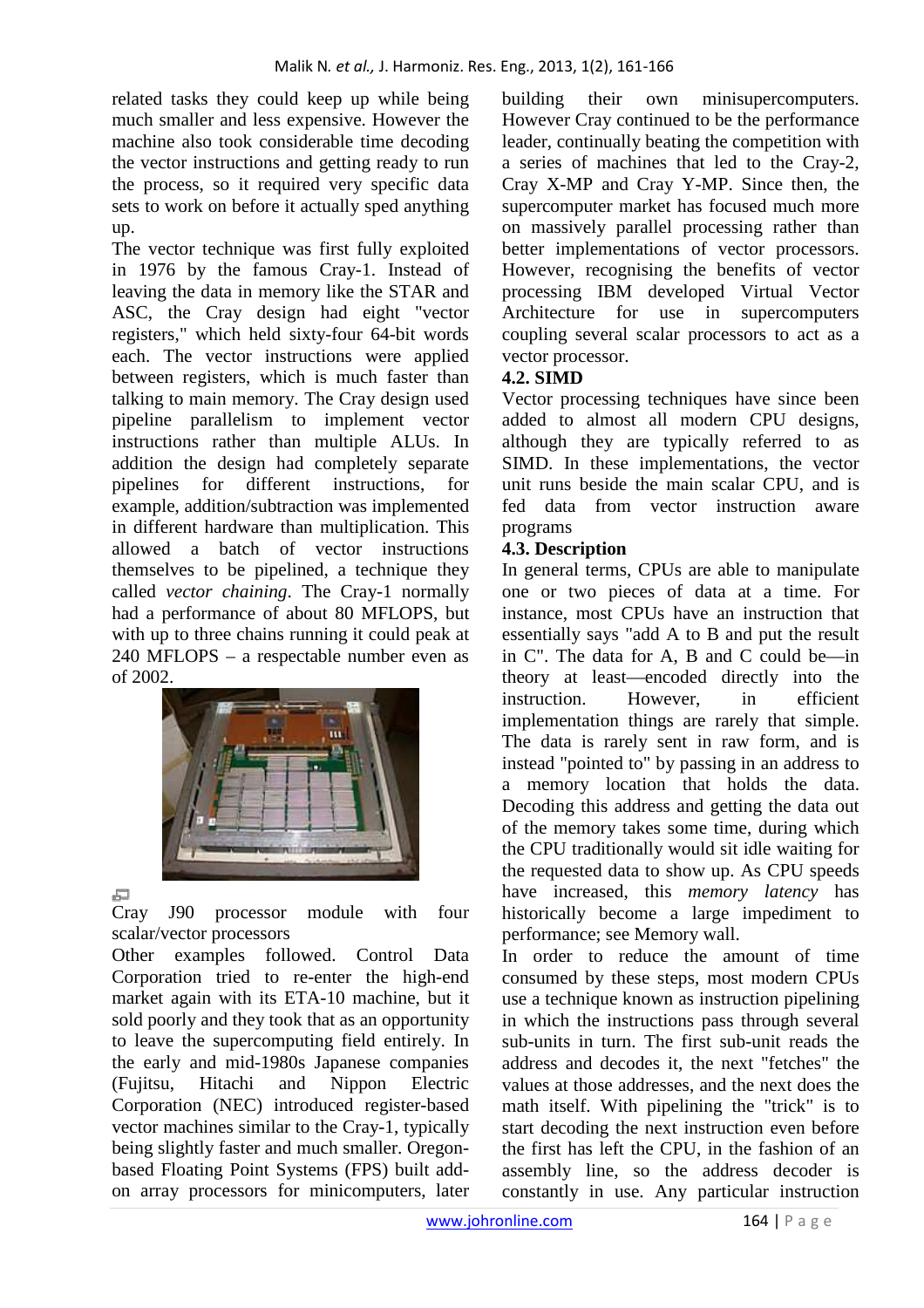takes the same amount of time to complete, a time known as the *latency*, but the CPU can process an entire batch of operations much faster and more efficiently than if it did so one at a time.

Vector processors take this concept one step further. Instead of pipelining just the instructions, they also pipeline the data itself. The processor is fed instructions that say not just to add A to B, but to add all of the numbers "from here to here" to all of the numbers "from there to there". Instead of constantly having to decode instructions and then fetch the data needed to complete them, the processor reads a single instruction from memory, and it is simply implied in the definition of the instruction *itself* that the instruction will operate again on another item of data, at an address one increment larger than the last. This allows for significant savings in decoding time. To illustrate what a difference this can make, consider the simple task of adding two groups of 10 numbers together. In a normal programming language one would write a "loop" that picked up each of the pairs of numbers in turn, and then added them. To the CPU, this would look something like this:

execute this loop 10 times

read the next instruction and decode it

fetch this number

fetch that number

add them

put the result here

end loop

But to a vector processor, this task looks considerably different:

read instruction and decode it

fetch these 10 numbers

fetch those 10 numbers

add them

put the results here

There are several savings inherent in this approach. For one, only two address translations are needed. Depending on the architecture, this can represent a significant savings by itself. Another saving is fetching and decoding the instruction itself, which has to be done only one time instead of ten. The code itself is also smaller, which can lead to more efficient memory use. But more than that, a vector processor may have multiple functional units adding those numbers in parallel. The

checking of dependencies between those numbers is not required as a vector instruction specifies multiple independent operations. This simplifies the control logic required, and can improve performance by avoiding stalls. As mentioned earlier, the Cray implementations took this a step further, allowing several different types of operations to be carried out at the same time. Consider code that adds two numbers and then multiplies by a third; in the Cray, these would all be fetched at once, and both added and multiplied in a single operation. Using the pseudocode above, the Cray did: read instruction and decode it

fetch these 10 numbers

fetch those 10 numbers

fetch another 10 numbers

add and multiply them

put the results here

The math operations thus completed far faster overall, the limiting factor being the time required to fetch the data from memory.

Not all problems can be attacked with this sort of solution. Adding these sorts of instructions necessarily adds complexity to the core CPU. That complexity typically makes *other* instructions run slower—i.e., whenever it is **not** adding up many numbers in a row. The more complex instructions also add to the complexity of the decoders, which might slow down the decoding of the more common instructions such as normal adding. In fact, vector processors work best only when there are large amounts of data to be worked on. For this reason, these sorts of CPUs were found primarily in supercomputers, as the supercomputers themselves were, in general, found in places such as weather prediction centres and physics labs, where huge amounts of data are "crunched"

### **5.Conclution:-**

Vector supercomputers are not viable due to cost reason, but vector instruction set architecture is still useful. Vector supercomputers are adapting commodity technology like SMT to improve their priceperformance. Superscalar microprocessor designs have begun to absorb some of the techniques made popular in earlier vector computer systems (Ex - Intel MMX extension). Vector processors are useful for embedded and